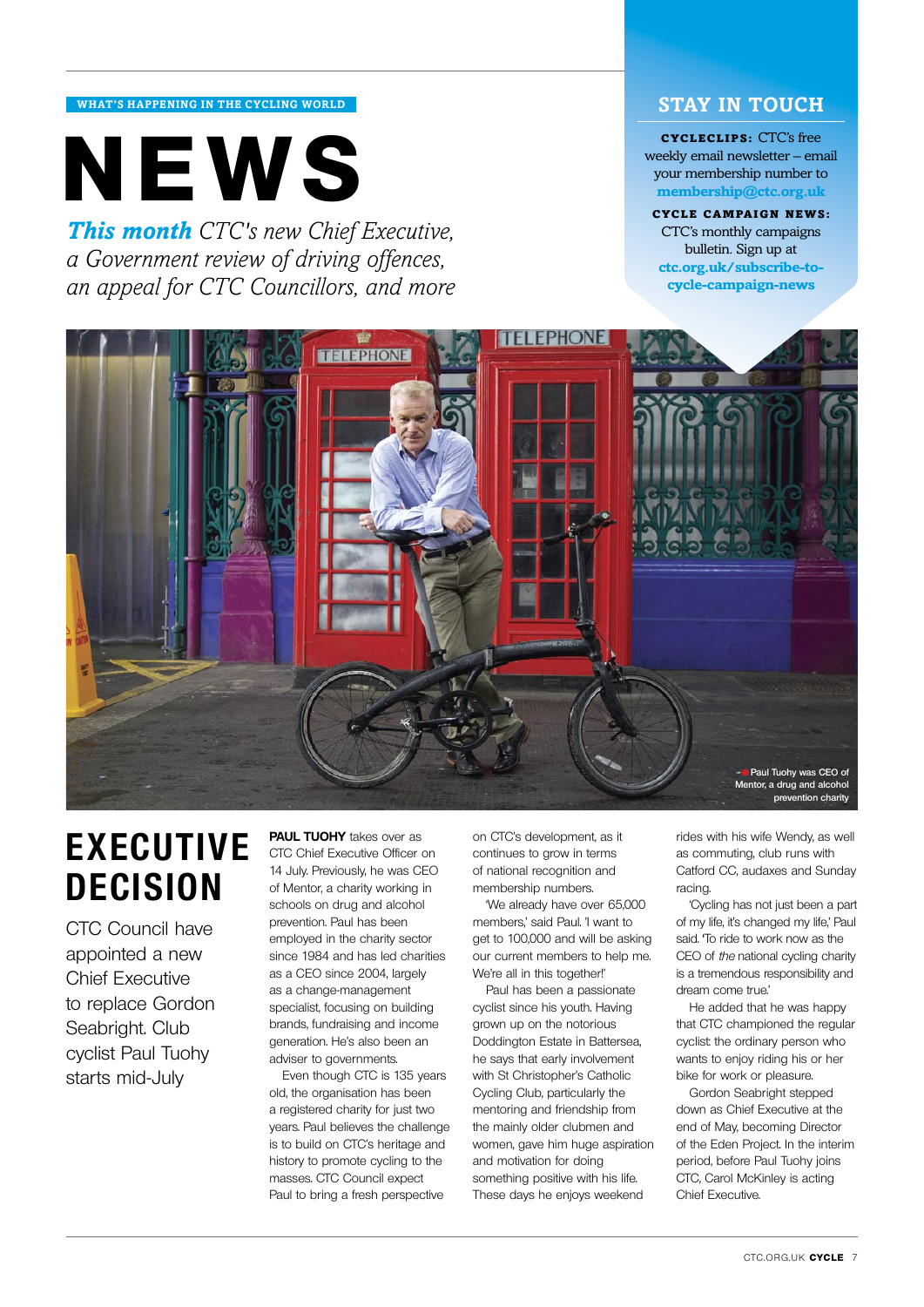

### **D riving off e n c e s in spotlight**

#### **The Government**

will conduct a full review of driving offences and penalties over the next few months, Justice Secretary Chris Grayling said in May.

Just days later, CTC's Road Justice campaign was praised in Parliament as MPs began debating plans to increase the maximum sentence for drivers who cause a fatality while disqualified from driving. unlicensed or uninsured, from two to ten years. A separate offence of causing serious injury whilst disqualified is also proposed, with a maximum sentence of four years. The Government aims to bring in these changes in early 2015.

CTC Road Justice

Campaign Coordinator Rhia Weston said: 'We strongly welcome the Government's commitment to a full review of all driving offences and penalties. CTC has long called for tougher sentences for those who flout driving bans, so we are pleased that custodial sentences for those who cause death and serious injury whilst disqualified will be increased.'

The Road Justice campaign is also pushing for much greater use of driving bans for those who commit driving offences, and wider use of non-custodial options. To this end, the Road Justice campaign is hosting a debate on the sentencing of driving

offences on 13 June, hosted by CTC President Jon Snow. See the feature on page 52 for more details about how you can get involved.

The Government's announcement follows a 7,000-signature petition instigated by the family of Ross and Clare Simons. They were killed while riding their tandem in January by a driver who was disqualified at the time, having had 11 previous convictions for driving whilst disqualified and four for dangerous driving. He received a sentence of 10 years and 6 months. **For more on Road Justice, see roadjustice.org.uk –** 

**and the feature on p52.**



### **W e lsh policy on track**

CTC has secured a place on the new Active Travel Board in Wales, thanks to CTC Councillor for Wales Gwenda Owen and CTC Head of Development Ian Richardson. The board oversees Wales's groundbreaking Active Travel Plan, which comes into force this year, making it a requirement for local authorities to map, plan, and improve their walking and cycling infrastructure.

There is now a public consultation on the draft Active Travel Action Plan, which CTC members in Wales can comment on. Visit bit.ly/1iKLHoT before 4 August to have your say.

CTC has been working closely with Sustrans Cymru and Welsh Cycling to create a strong, coherent voice for cycling in Wales.

### From the CHAIR OF CTC **D avid C o x**

on sunday night I unfolded the Brompton for the last time at Bournville's purple Cadbury World station and pedalled the last mile home. The 2014 CTC AGM was over, but even after the long journey back I was still buzzing from the weekend.

Glasgow was very welcoming. We began with a seminar run by Parliamentary Outreach. Gary Hart took us through the processes of policy making and outlined how we could influence our elected representatives.

At the AGM, Gordon Seabright presented the Annual Report of Council for his last time. We had resolutions on subscriptions and on the implications of devolution for CTC.

The Annual Dinner and Awards followed that evening, with a welcome from the City of Glasgow by Baillie Thomas and an excellent talk by Alison Johnstone, MSP for Lothian. Alison wanted to become 'minister for joining the dots', linking the health, transport, and sustainability advantages of increased levels of cycling.

The awards were handed out, and Stevenage & North Herts CTC and Chester & North Wales CTC again took home the bulk of the prizes.

The Sunday rides led by Glasgow CTC featured trips to Loch Lomond, a whizz around the Commonwealth Games road circuit, a cultural ride to transport and art museums, and a ride to the amazing Whitelee Windfarm.